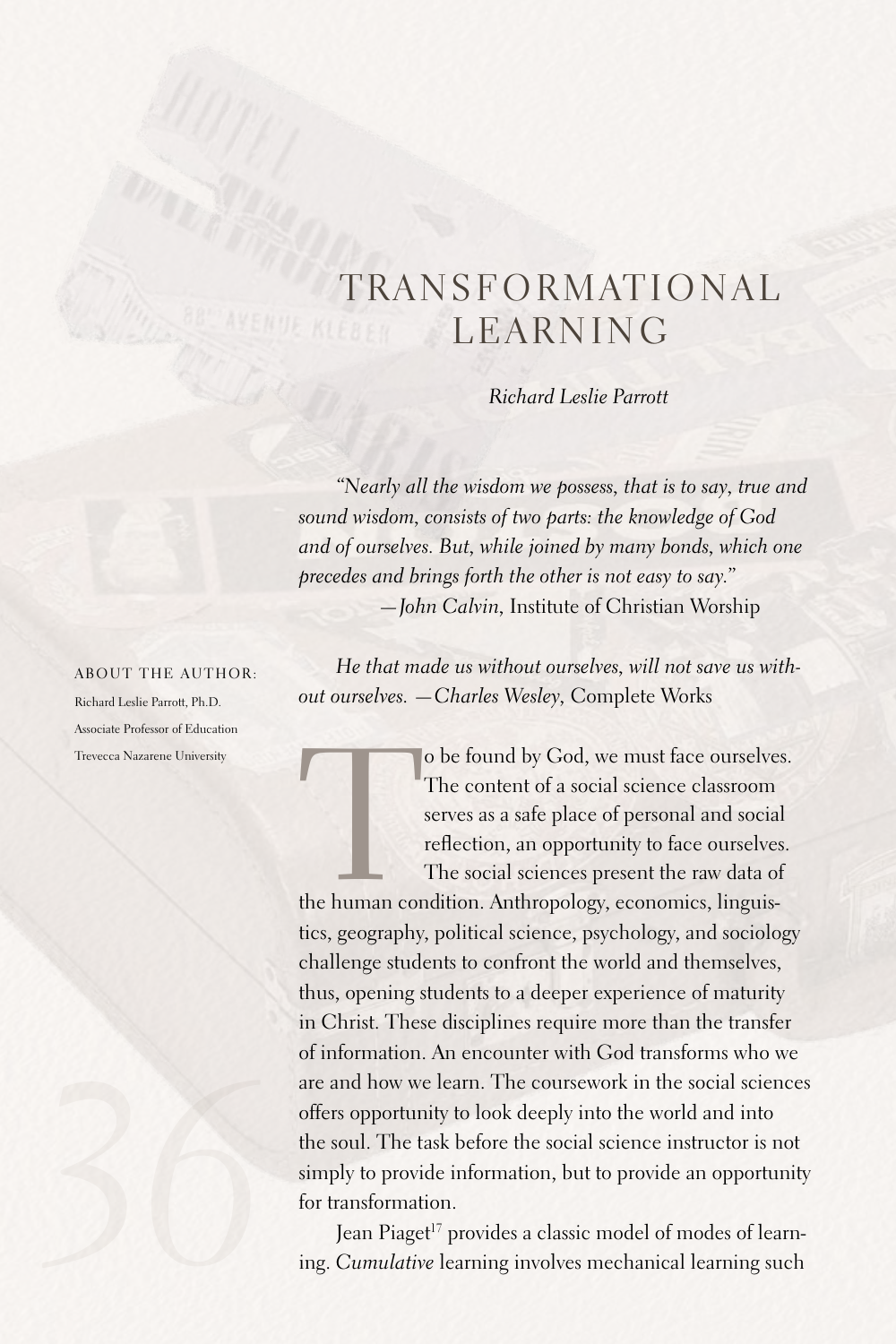as remembering a PIN number or a list of Latin verbs. This type of learning is most often associated with young children. In young adulthood, students move away from mechanical

learning and into the more significant forms of assimilative and accommodative learning.*Assimilative* learning comes by addition to current skills such as acquiring more teaching techniques or broadening a grasp of English poetry. Counter to this, *accommodative* learning leads to a new mental structure for the knowledge. The first adds books to the mind's library, while the second rearranges the books on the shelves. It is this second type of learning that is most productive for solving problems, the problems confronted by the social



sciences.Ludwig Wittgenstein suggests, "The problems are solved, not by giving new information, but by arranging what we have always known."18

dding new knowledge and rearranging knowledge are<br>the two forms of learning most accepted by instruc-<br>tors, and instructors readily integrate these forms of<br>learning into the curriculum Housuar, a more personal and the two forms of learning most accepted by instructors, and instructors readily integrate these forms of learning into the curriculum. However, a more personal and profound mode of learning represents the heart of the Wesleyan vision of higher education: *transformational* learning. This type of learning involves changes in the organization of self. 19 Such learning results in a change in how we learn. Robert Kegan points to the significance of the etymology of education, "to lead out."20 Such learning is a change in capacity, the capacity to analyze, question, set aside bias, reframe, and revision. It is a reframing of reference,<sup>21</sup> our habit of mind and perspective. Kegan<sup>22</sup> suggests that transformational learning reforms the way we make meaning out of life. To complete the illustration mentioned above, the result is a new library.

Theologically, spiritual transformation is a change in our capacity to know, and to relate to, God, self, and human society. Transformative learning at the depth of the soul is a change in identity, purpose, and meaning. Transformation

*anayomaalona*<br>*<sup>2</sup>377*<br>*3777 A more personal and profound mode of learning represents the heart of the Wesleyan vision of higher education: transformational learning.*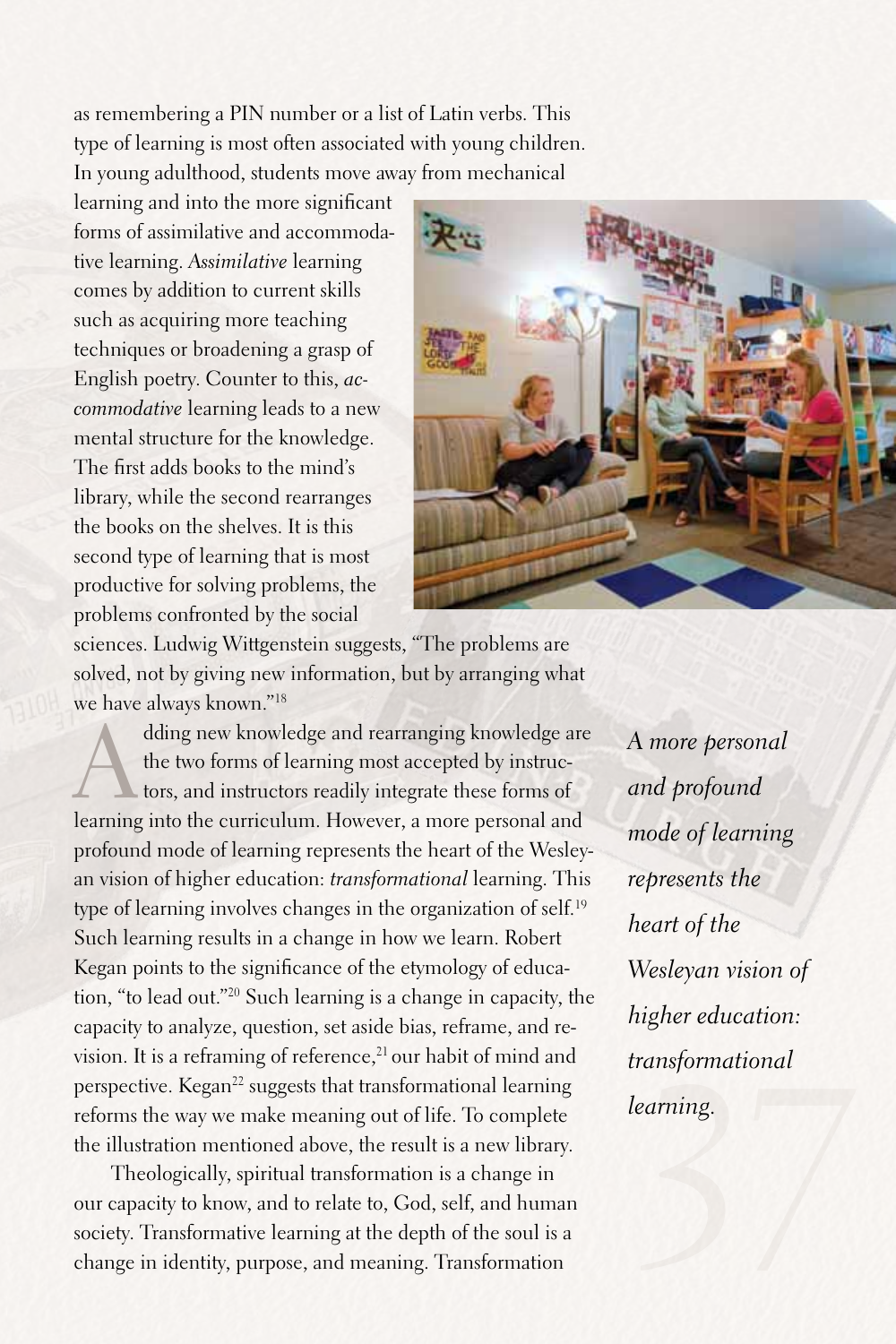

is a moment and a movement in the inner life and the social life. It reframes the meaning of life such that we may say with Jacob, "Surely the Lord is in this place, and I was not aware of it" (Gen. 28:16).

We cannot teach transformation, but we may facilitate the possibility. What is included in a professor's curriculum that provides the potential for transformation? The transformational component of the curriculum inspires, instructs, and assists students in five significant issues related to the human condition of young adults.

 *The dynamic of the practical life is willfulness; we make choices and live with the consequences. However, the dynamic of the inner spiritual life is willingness.*

# Identity: Authoring Spiritual Authenticity

We must challenge students to imagine the God of creation standing over their shoulders, whispering in their ears, "What kind of life shall we create for you?" Rather than conforming to the world around them, even the world of parents, church, and professors, students require a transformation of mind (Rom. 12:1-2). It involves more than taking responsibility for their lives. It means collaborating with God in authoring an authentic life in Christ.

# MATURITY: REFLECTING ON Personal Development

We must help students step back and evaluate themselves through the lens of their own authenticity. The dynamic of the practical life is willfulness; we make choices and live with the consequences. However, the dynamic of the inner spiritual life is willingness. Jesus demonstrated the tension between the two when he declared, "No one takes my life from me. I give my life of my own free will" (John 10:18).Also, Jesus prayed, "Not what I will, but what thou wilt" (Mark 14:36). Students develop as they reflect on the willfulness of practical choices and the willingness of spiritual consecration.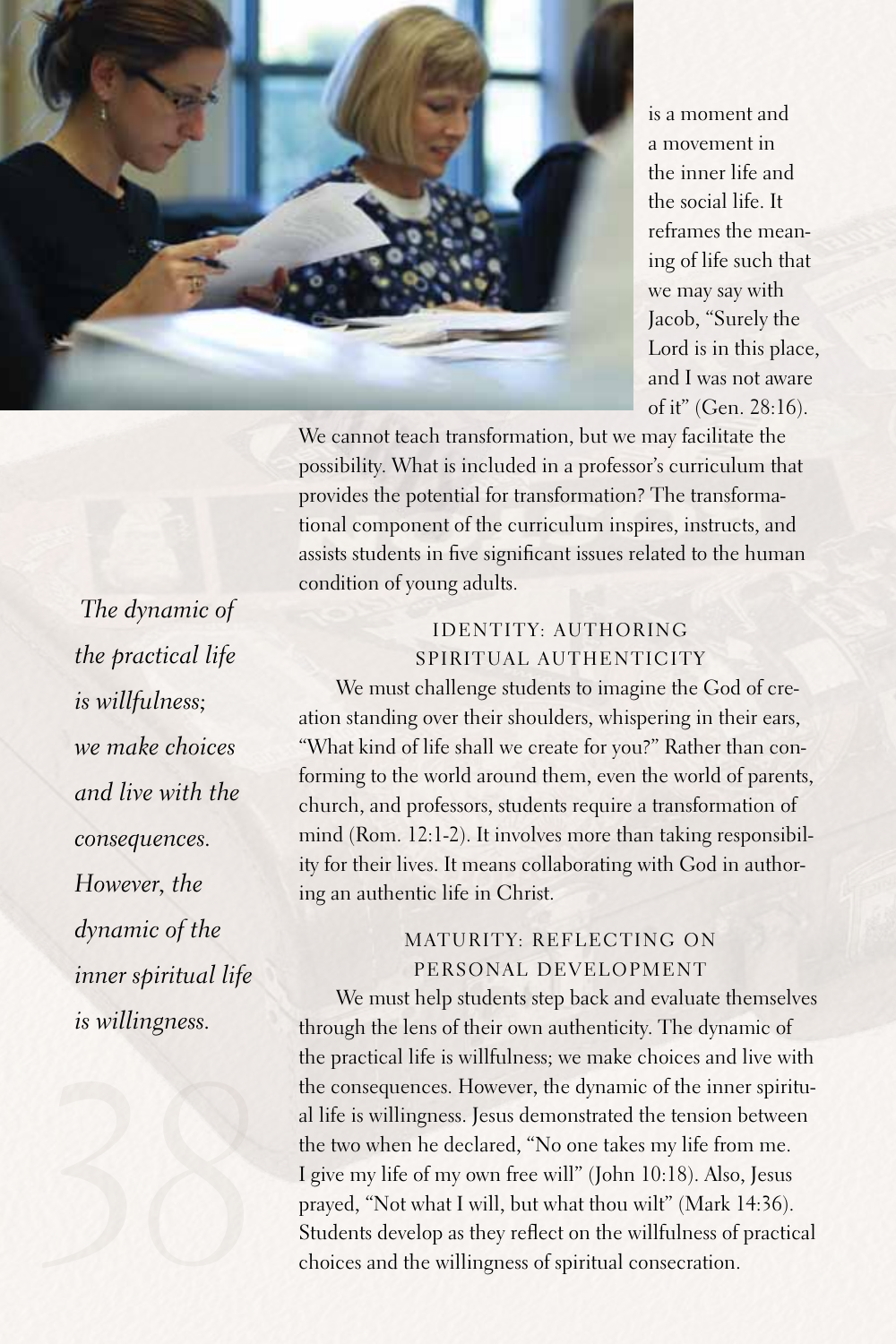## SOCIETY: RELATING IN LOVE AND PURITY

When Jesus promises, "[W]here two or three are gathered together in my name, there I am in the midst of them" (Matt. 18:20), the setting is not a cozy place of tender security and innocence. The verse is the culmination of a rogues' gallery of evildoers: those who harm children (Matt. 18:6), wander away (Matt. 18:12), or sin against fellow believers (Matt. 18:15). Set in the reality of broken relationships, the call to love and purity is counterculture and counterintuitive. Yet, this is the call of a holy life.For students, the enemies without and the enemies within their own souls need to be loved and forgiven (Matt. 18:21). Students often come to campus wounded and broken. To love and be loved, to forgive and be forgiven, is transformative.

*In science fiction, the machine that learns to learn is the evil computer. In human life, the person we should fear or pity is the one who never learned to learn.*

Change: Growing in Wholeness Students do not need many tests. Indeed, living as young Christians in a cruel world is a daily test. The tests of life in

the Wesleyan tradition are not summative, but formative. To learn how to learn from regret, how to learn from success, how to learn from experience is the human capacity that moves toward wholeness. It is a theology of "all things": "[A]ll things work together for good to them that love God ..." (Rom. 8:28). In science fiction literature, the machine that learns to learn is the



evil computer that takes over the world. In human life, the person we should fear or pity is the one who never learned to learn from experience.

### Purpose: Imagining Cultural Change

To be transformed means living an authentic life in Christ; reflecting on personal choices and spiritual surrender; standing for love and purity in the face of evil; and learning of God and self in all life's diverse experiences. The social sciences allow us to "plunder the Egyptians" (Exodus 3:22) for inspiration, illustration, opportunity, and advantage in con-